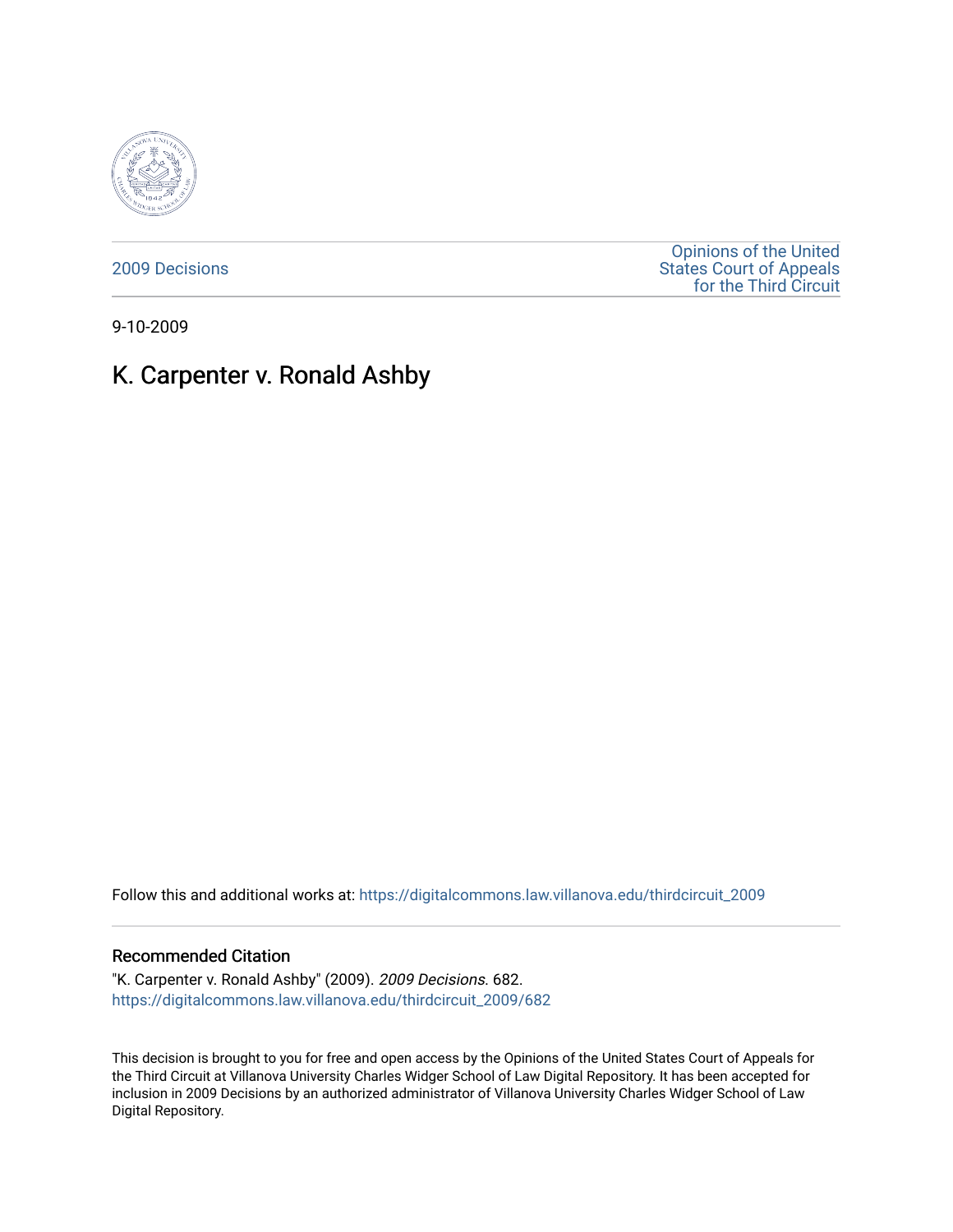# **NOT PRECEDENTIAL**

# UNITED STATES COURT OF APPEALS FOR THE THIRD CIRCUIT

\_\_\_\_\_\_\_\_\_\_\_

No. 08-4021

K. JAMES CARPENTER, Appellant

v.

RONALD DAVID ASHBY; RICHARD ANDERSON; JAMES PROUD; STEPHANIE KLEIN; WILLIAM WISMER; BOROUGH OF MEDIA; BOROUGH OF MEDIA POLICE; JAMES WEICHERT/ WEICHERT TITLE WEICHERT OF PENNSYLVANIA; KATHRYNANN W. DURHAM; HOWARD COHEN; VINCENT MANCINI; COURT OF COMMON PLEAS MEDIA; STEPHEN A. WYDRZYNSKI; WARD T. WILLIAMS

> On Appeal from the United States District Court for the Eastern District of Pennsylvania (D.C. Civil Action No. 06-cv-01451) District Judge: Honorable Jan E. Dubois

\_\_\_\_\_\_\_\_\_\_\_\_\_\_\_\_\_\_\_\_\_\_\_\_\_\_\_\_\_\_\_\_\_\_\_\_

Submitted Pursuant to Third Circuit LAR 34.1(a) September 8, 2009

Before: RENDELL, FUENTES AND ALDISERT, Circuit Judges

(Opinion filed September 10, 2009)

OPINION \_\_\_\_\_\_\_\_\_\_\_

\_\_\_\_\_\_\_\_\_\_\_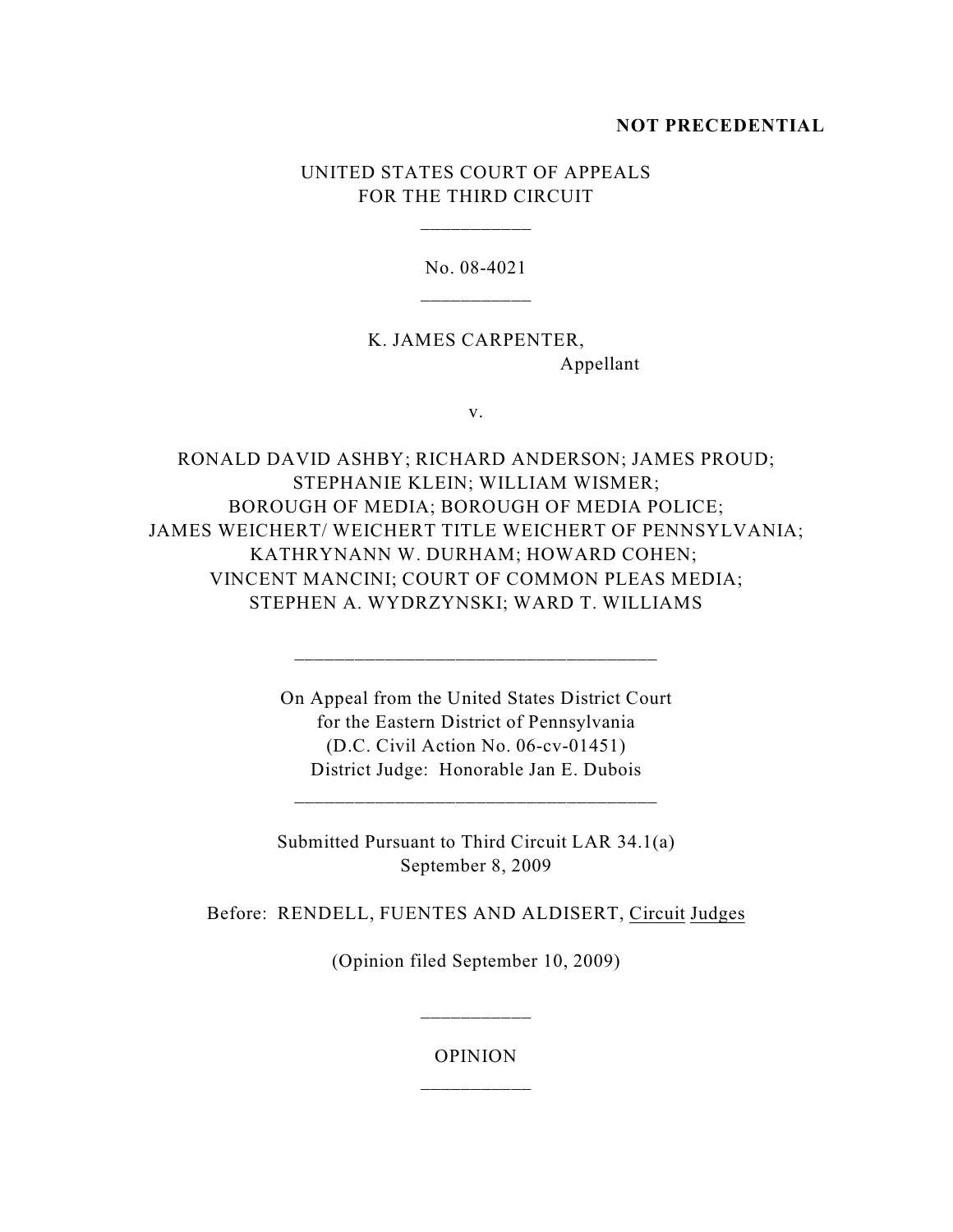#### PER CURIAM

K. James Carpenter, proceeding pro se, filed an action in the District Court alleging misconduct and violations of the Civil Rights Act of 1866, the Fourteenth Amendment to the United States Constitution, and 42 U.S.C. §§ 1985-1988 by fifteen defendants, stemming from his purchase of rental property in Media, Pennsylvania, in 1994. The District Court dismissed his complaint. Carpenter appeals that decision. We will affirm.

I

Though Carpenter and the Appellees dispute numerous facts, the following facts are uncontroverted. Carpenter, a realtor, purchased commercial property from Eva Winters Johnson in 1994, subject to a mortgage. In 1997, Johnson brought suit to set aside the original transaction. The parties settled and reset the mortgage.

In a subsequent action filed by Ronald Ashby – an attorney assigned as trustee over the properties – related to the collection of rent from the Media properties, Magisterial District Judge Stephanie Klein rendered two judgments against Carpenter.

In 2001, Eva Winters Johnson's estate filed suit in the Delaware County Court of Common Pleas to recover the property, alleging that Carpenter had defaulted on the mortgage. Judge James Proud ordered Carpenter to deed the property to Johnson's estate. Judge Kathrynann Durham was subsequently assigned to the 2001 foreclosure action, and apparently either issued an order or rendered a judgment against Carpenter.

2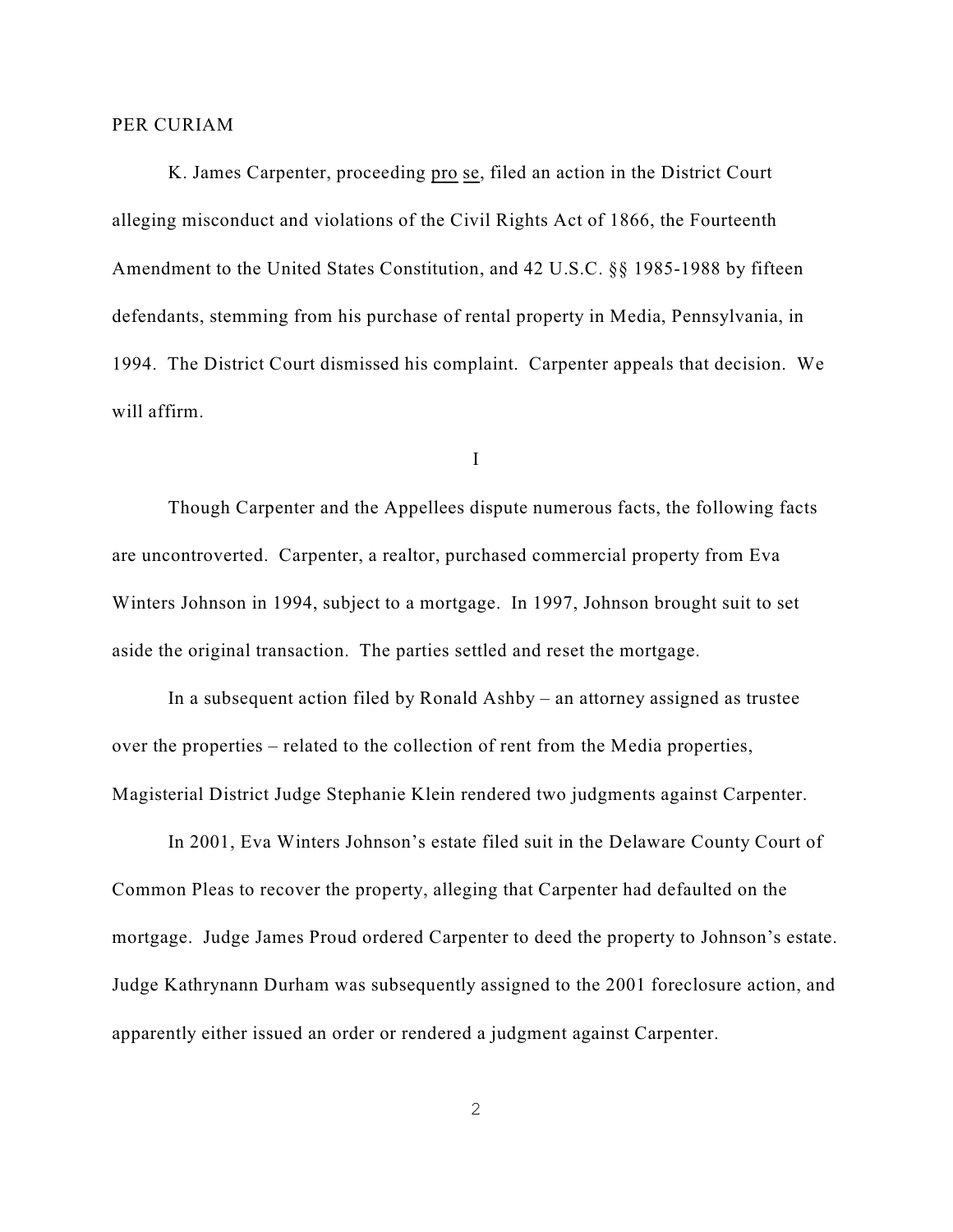Also in 2001, Carpenter filed a complaint in the District Court that included a number of the same defendants to the present action, including the Borough of Media.<sup>1</sup> See E.D. Pa. Civ. No. 01-CV-1828 (Surrick, J.). Carpenter's 2001 complaint alleged that the Borough of Media instituted racially discriminatory zoning practices. In March 2002, the District Court dismissed all of Carpenter's claims with prejudice. He appealed, and we dismissed the appeal as untimely. Carpenter v. Johnson, C.A. No. 05-3006 (order entered on November 3, 2005).

In April 2006, Carpenter filed the instant complaint for damages and injunctive relief against, inter alia, the Borough of Media and Magisterial District Judge Klein and Judge Proud, of the Delaware County Court of Common Pleas. Carpenter later amended his complaint to include, inter alia, Judge Durham of the Delaware County Court of Common Pleas. Each defendant filed a motion to dismiss. The District Court dismissed each claim pursuant to Federal Rule of Civil Procedure 12(b)(6). We have appellate jurisdiction pursuant to 28 U.S.C. § 1291.

 $1$  In the 2001 complaint, Carpenter named "Media Borough Zoning Ordinances" as a defendant. In the instant complaint, he refers to "Borough of Media" and "Media Borough Zoning Ordinances" interchangeably. Following the lead of Judge Surrick and Judge Dubois, we refer to the party solely as "Borough of Media."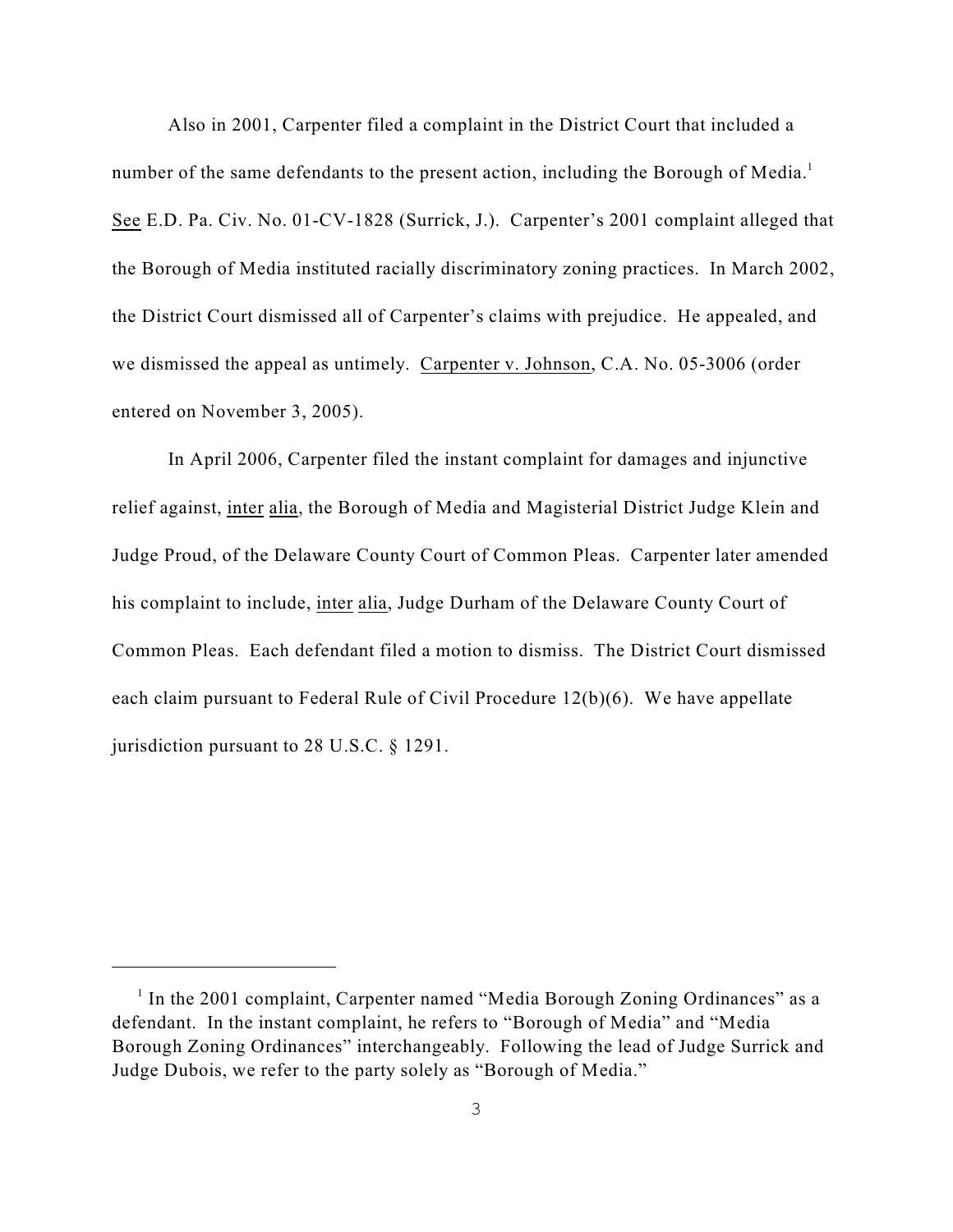On appeal, Carpenter raises six arguments.<sup>2</sup> Carpenter's first four claims allege state court error during the foreclosure proceedings.<sup>3</sup> Carpenter also claims that the District Court erred in dismissing his race discrimination claims against the Borough of Media and his judicial misconduct claims against the three judges of the Delaware County Court of Common Pleas.

## State Court Claims

Inasmuch as Carpenter's vague complaint can be read to include the state court error claims, this Court lacks jurisdiction to entertain them under the Rooker-Feldman doctrine. The Rooker-Feldman doctrine deprives federal courts of jurisdiction to entertain a claim "if the relief requested effectively would reverse a state court decision or void its ruling." Taliaferro v. Darby Twp. Zoning Bd., 458 F.3d 181, 192 (3d Cir. 2006) (internal citations omitted). The doctrine applies only to the narrow class of "cases brought by state-court losers complaining of injuries caused by state-court judgments rendered before the [federal] court proceedings commenced and inviting [federal] court

 $\alpha$ <sup>2</sup> In his notice of appeal, Carpenter states that he appeals all orders entered by the District Court in his case. Because Carpenter is an experienced litigant, we limit our consideration to the arguments raised in his appellate brief. Nevertheless, we remain mindful of our obligation to construe a pro se litigant's pleadings liberally. See Haines v. Kerner, 404 U.S. 519, 520-21 (1972).

 $3$  These four claims are actually set out in seven statements – four in his "Statement of the Questions Involved," and three in his "Summary of the Argument." The latter three statements merely paraphrase the allegations in the "Statement of Questions Involved."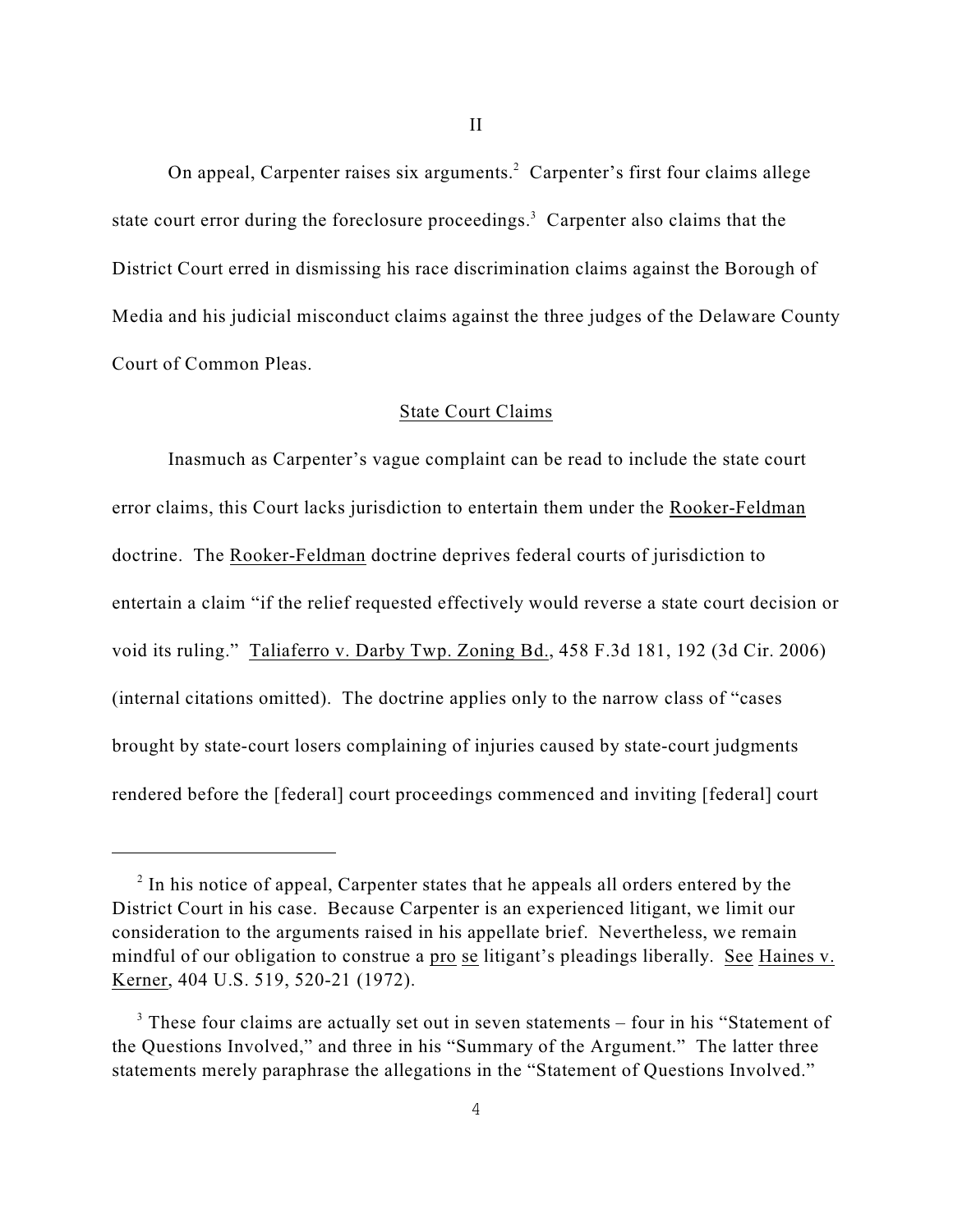review and rejection of those judgments." Exxon Mobil Corp. v. Saudi Basic Indus. Corp., 544 U.S. 280, 284 (2005). Here, Carpenter alleges that Judges Proud, Durham, and Klein erred in their rulings against him. Specifically, he claims that the state courts violated Pennsylvania law, as each judge's decision constituted an "abuse of discretion," an "error of law," or a violation of the doctrines of *res judicata* and collateral estoppel. Because his claims amount to an invitation to review the state court decisions on grounds independent of constitutional or other federal law, we conclude that Carpenter's claims are barred by Rooker-Feldman.<sup>4</sup> Alternatively, to the extent that Carpenter presents claims on appeal that are not barred by Rooker-Feldman, but which were not raised in the District Court, such claims are barred from consideration. See Brown v. Philip Morris, Inc., 250 F.3d 789, 799 (3d Cir. 2001).

# Race Discrimination Claims

Carpenter alleges that "[t]he Borough of Media committed racist discrimination against Appellant under the Civil Rights Act of 1866." We construe this argument as a challenge to the District Court's dismissal with prejudice of Carpenter's claim that the Borough of Media conspired to discriminate against him because of his race.<sup>5</sup> We exercise plenary review of a Rule 12(b)(6) dismissal. See Weston v. Pennsylvania, 251

 $<sup>4</sup>$  Inasmuch as these claims were adequately raised before the District Court, the</sup> District Court also lacked jurisdiction to entertain them. See FOCUS v. Allegheny County Court of Common Pleas, 75 F.3d 834, 840 (3d Cir. 1996).

 $5$  Carpenter's complaint identified a different statutory basis, discussed below, for his race discrimination claim.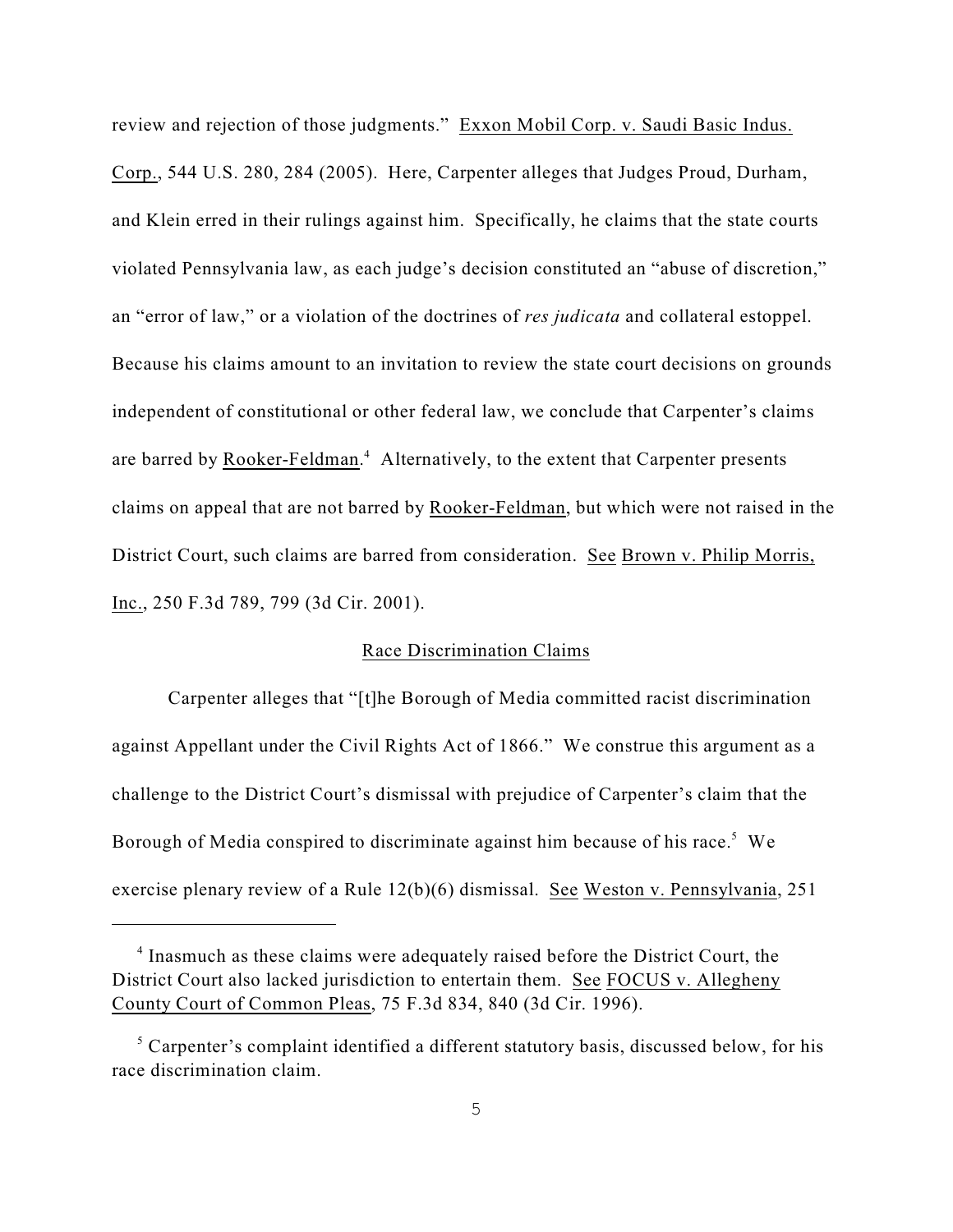F.3d 420, 425 (3d Cir. 2001). We accept as true all factual allegations in the complaint and will affirm a dismissal under Rule 12 only if it is certain that the complaint fails to include sufficient factual matter to state a facially plausible claim to relief. See Ashcroft v. Iqbal, 556 U.S. \_\_, 129 S. Ct. 1937, 1949 (2009) (citing Bell Atlantic Corp. v. Twombly, 550 U.S. 544, 570 (2007)).

Carpenter's complaint identified 42 U.S.C. §§ 1985-1988 and 18 U.S.C. § 241 and § 242 as the grounds for his discrimination claim. Section 1985 requires a plaintiff to allege that invidious racial, or otherwise class-based, discriminatory animus lay behind the defendants' actions, and he must set forth facts from which a conspiratorial agreement between the defendants can be inferred. See Bray v. Alexandria Women's Health Clinic, 506 U.S. 263, 267-68 (1993). "[M]ere conclusory allegations of deprivations of constitutional rights are insufficient to state a § 1985(3) claim." D.R. by L.R. v. Middle Bucks Area Vocational Technical Sch., 972 F.2d 1364, 1377 (3d Cir. 1992) (internal citations omitted); see also Iqbal, 129 S. Ct. at 1949-51 (applying the same rule to Bivens actions). The District Court reasoned that Carpenter failed to allege any facts from which to infer discriminatory animus, and that there are insufficient facts in his complaint to support an inference that a conspiratorial agreement between any parties existed. We agree.<sup>6</sup>

 $\delta$ Inasmuch as Carpenter's complaint can be construed to include a claim under the Civil Rights Act of 1866, i.e., 42 U.S.C. § 1981, the claim lacks merit for the same reason. To set forth a claim under § 1981, a plaintiff must allege, inter alia, "an intent to discriminate on the basis of race by the defendant." Mian v. Donaldson, Lufkin &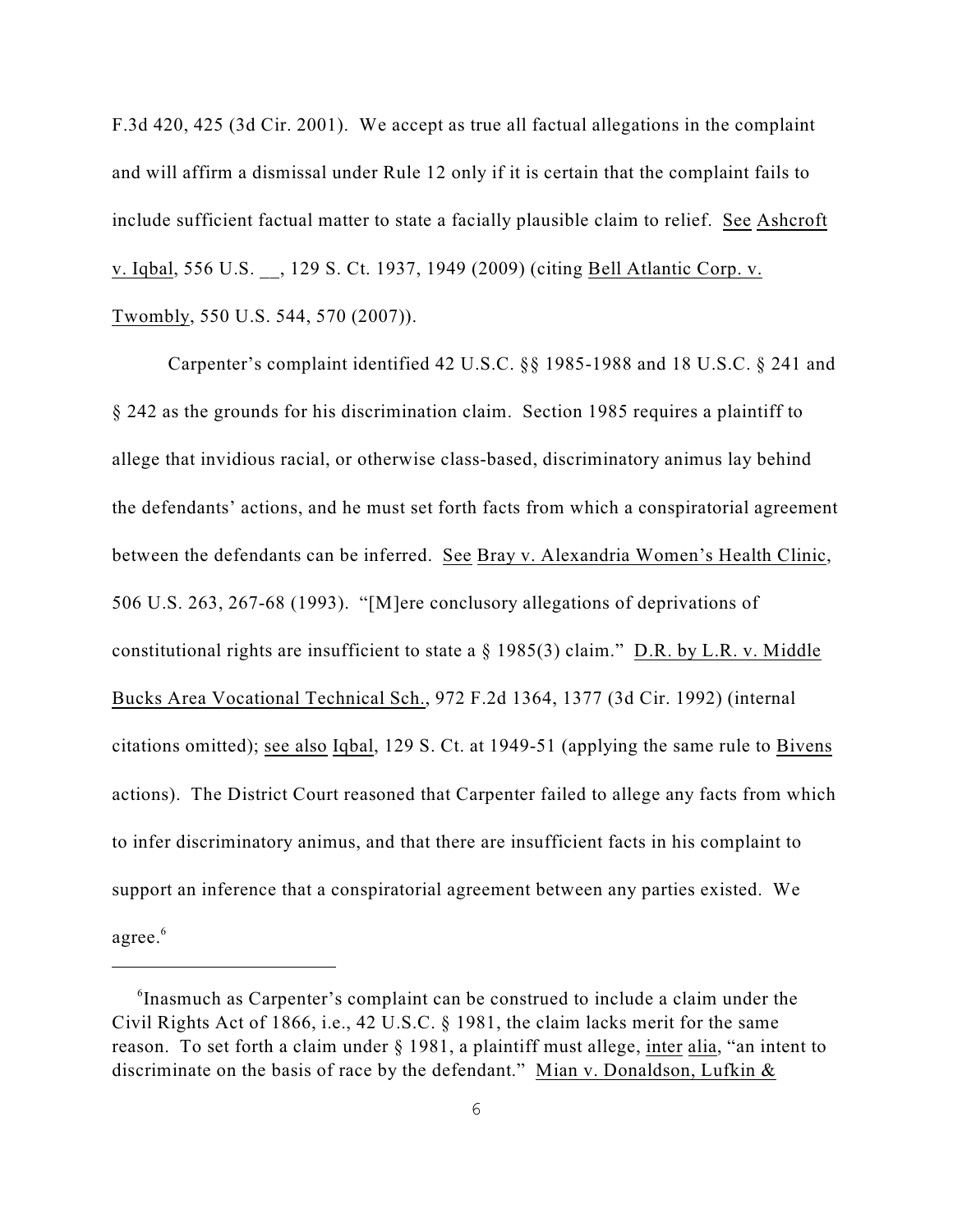"In order to maintain a cause of action under § 1986, [a plaintiff] must show the existence of a § 1985 conspiracy." Clark v. Clabaugh, 20 F.3d 1290, 1295 n.5 (3d Cir. 1994). As the District Court held, because Carpenter failed to sufficiently allege a § 1985 violation, he could not assert a cause of action under § 1986.

Likewise, Carpenter's claims under § 1987 and § 1988 were properly dismissed. Section 1987 authorizes and requires certain federal officers to initiate prosecutions for particular violations. On its face, § 1987 does not authorize a private right of action. And Carpenter points to no authority suggesting that § 1987 implicitly authorizes a private right of action. Nor does § 1988 provide for a private cause of action. See Moor v. County of Alameda, 411 U.S. 693, 702 (1973).

Finally, we agree with the District Court's dismissal of the 18 U.S.C. § 241 and § 242 claims. Neither statute creates a civil cause of action. See, e.g., United States v. Philadelphia, 644 F.2d 187, 199 (3d Cir. 1980).

#### Judicial Misconduct Claims

Carpenter contends that the District Court erroneously dismissed his complaint as to the three judicial defendants under the doctrine of judicial immunity because the defendants failed to affirmatively plead judicial immunity. This allegation is factually incorrect, as all three judicial defendants raised the judicial immunity doctrine in their

Jenrette §. Corp., 7 F.3d 1085, 1087 (2d Cir. 1993). Here, Carpenter has not alleged any facts from which a discriminatory animus on the part of the Borough of Media might be inferred.